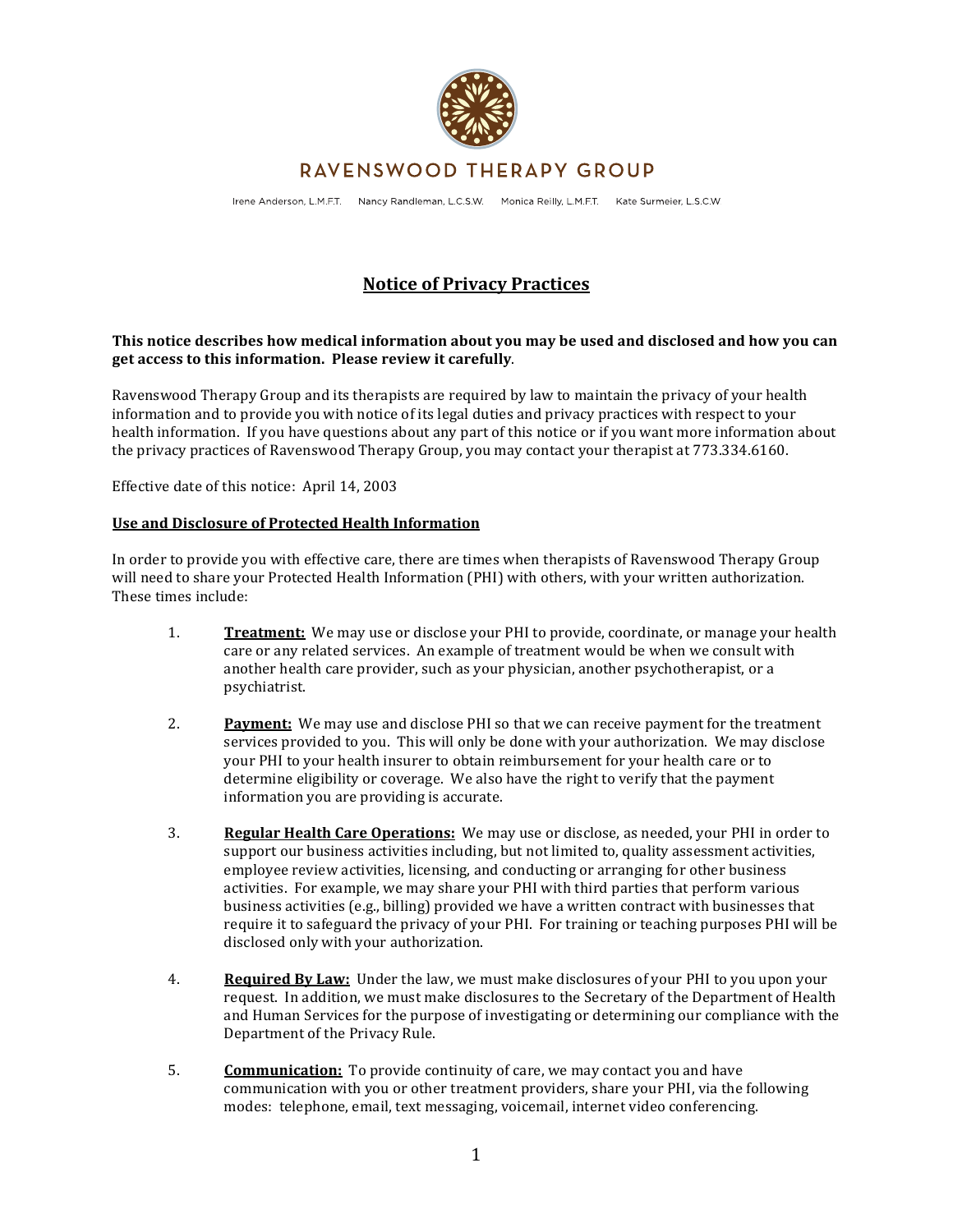### **Information'Disclosed'Without'Your'Consent**

Under Illinois and federal law, information about you may be disclosed without your consent in the following circumstances:

- 1. **Serious Threat to Health or Safety:** If you communicate to Ravenswood Therapy Group a specific threat of imminent harm against you or another individual, or if we have reason to believe that there is a clear, imminent risk of physical or mental injury being inflicted on you or another individual, we may make disclosures that we believe are necessary to protect you or that individual from harm.
- 2. **As Required by Law:** We may disclose information about you when required to do so by federal, state, or local laws and statutes, such as when mandated by a court order or if we have reason to believe that there is abuse or neglect to a child or elder.
- 3. **Health Oversight Activities:** We may disclose your health information to health agencies during the course of audits, investigations, inspections, licensure and other proceedings.
- 4. **Judicial and Administrative Proceedings:** We may disclose your health information in the course of any administrative or judicial proceeding.
- 5. **Law Enforcement:** We may disclose your health information to a law enforcement official for purposes such as identifying or locating a suspect, fugitive, material witness or missing person, complying with a court order or subpoena and other law enforcement purposes. If a crime is committed on our premises or to personnel, we may share information with law enforcement to apprehend the criminal.
- 6. **Appointment Reminders:** We may contact you via various communication modes to provide appointment reminders or to obtain feedback regarding services and resources provided.
- 7. **Change of Ownership:** In the event Ravenswood Therapy Group is sold or merged with another organization your health information will become the property of the new owner.
- 8. **Coroners:** We are required to disclose information about the circumstances of a client death to an investigating coroner.
- 9. **Workers' Compensation:** We may disclose PHI about you to comply with laws relating to workers' compensation or other similar programs that are established by law and provide benefits for work-related injuries or illness without regard to fault.

### Your Health Information Rights

- 1. **Right to Inspect and Copy Record:** You are entitled to inspect and/or obtain a copy of your health information, with limited exceptions. Your request must be in writing. If you request a copy of the information, we may charge a reasonable fee for this service.
- 2. **Right to Release of Record:** You may consent in writing to the release of your record to others, for any purpose you choose. This could include authorization to your attorney, employer, or others that you wish to have knowledge of your care.
- 3. **Right to Restriction of Record:** You have the right to request restrictions on certain uses or disclosures of your health information. Such a request should be made in writing to your therapist. We are not required to agree to your request if we believe that it is in your best